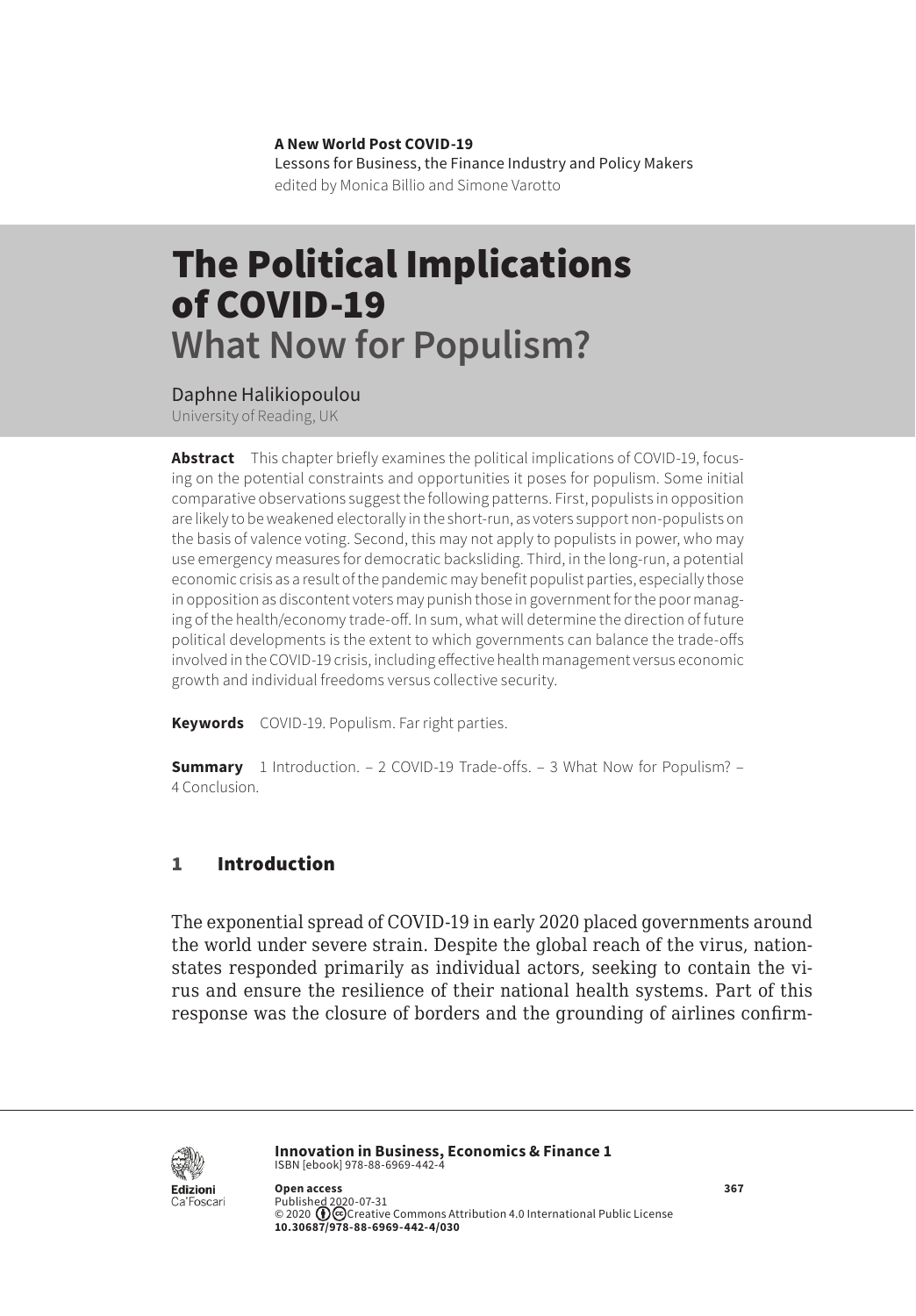<span id="page-1-0"></span>ing that, although a global phenomenon, COVID-19 required first and foremost a national response. Besides the health dimension, this is also interesting from a political perspective as COVID-19 emerged at a time when the retreat of the nation-state and the restoration of sovereignty were relevant political trends: for example Brexit and the rise of right-wing populist parties that pledge to restrict immigration and challenge EU expansion. How may we assess the political implications of this global crisis, especially given that it comes at a time when populists, who thrive on the tensions between international initiatives and the 'national preference', are either in charge, or the main opposition party, in many countries?

This chapter briefly examines the political implications of COVID-19, focusing on the potential constraints and opportunities it poses for populism. This is a new and fluid situation that is fast evolving. While data is novel and relatively untested, we may still draw some (cautious) preliminary conclusions by comparing cases in an attempt to identify broad patterns and exceptions. What follows is a brief sketch of patterns from which we may identify certain policy implications and lessons learned. The chapter first outlines a series of trade-offs with regard to the COVID-19 situation. It then proceeds to examine the political implications of these trade-offs, before briefly discussing the challenges and opportunities they represent for populist actors. Distinguishing between populists in opposition and populists in power, it concludes with lessons learned and avenues for future research.

## 2 COVID-19 Trade-offs

According to the 2019 Global Health Security (GHS) Index, fewer than 5% of countries included in the index scored highly, suggesting that the majority of countries were poorly prepared to respond to, and mitigate the effect of, a pandemic. The emergence of COV-ID-19 confirmed this overall lack of preparedness, but also revealed a paradox: on the one hand, some of the world's most stable democracies that scored highly in the GHS, such as the UK and the US, performed particularly poorly. On the other hand, developing authoritarian countries, such as Vietnam, and smaller democracies fatigued by economic and political upheaval in recent years, such as Greece, outperformed advanced Western democracies in the handling of the pandemic.

In order to explain this variation, preliminary research on this topic has examined short-term indicators such as the speed with which distancing measures were introduced, quarantine effectiveness and willingness to comply (see e.g. Brouard, Vasilopoulos, Becher 2020; Hale et al. 2020; Fenner 2020). This research suggests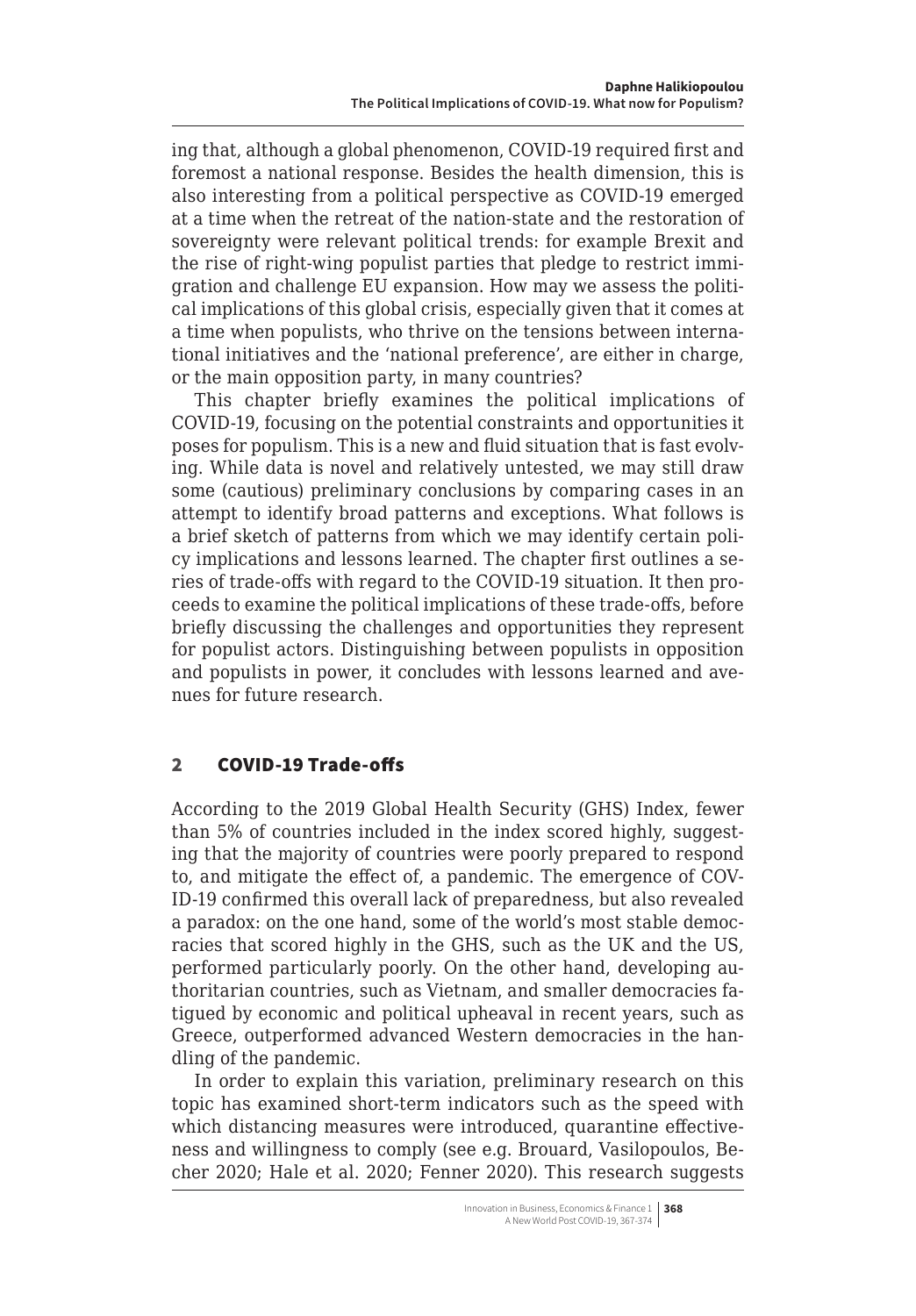<span id="page-2-0"></span>that along with long-term infrastructural capacity, short-term political decisions have played a very important role in the containment and mitigation of COVID-19. Responding early is key to responding effectively, so for example tracking, testing and containing infection clusters is of paramount importance. Countries that introduced lockdown measures early tended to have better results, again Greece being a prime example, though some preliminary work has noted inconsistencies with this broad pattern (see Born et al 2020 on Sweden).

This reality highlighted that addressing the pandemic is all about trade-offs and presented both governments and citizens with some important dilemmas: does effective health management occur at the expense of economic growth? Should we introduce – and adhere – to strict lockdown measures at the expense of our personal liberties? Should we trade-off these individual liberties for our collective security? These trade-offs, in turn, have important political implications given the delicate political climate – rise of populism, euroscepticism, Brexit – at the time of the emergence of COVID-19.

### 3 What Now for Populism?

Far right populist parties, which utilise a rhetoric that combines nationalism and the 'Popular Will', have significantly increased their electoral performance since the 2010s. Examples abound: the French Front National (FN) (now Rassemblement National), the Dutch Freedom Party (PVV), the Austrian Party for Freedom (FPÖ ), the Norwegian Progress Party (FrP) and the German Alternative for Germany (AfD) have all mobilised voters on their populist-nationalist platforms. Their electoral success has been the focus of a substantial body of literature in the fields of party politics and voting behaviour (see Mudde, Rovira Kaltwasser 2018; Stockemer, Lentz, Mayer 2018). Different explanations place varying emphasis on factors including immigration and cultural insecurity (Inglehart, Norris 2016), economic deprivation, both actual and relative (Colantone 2018; Fetzer 2019; Adler, Ansell 2019; Engler, Weisstanner 2020; Halikiopoulou, Vlandas 2020), societal decline and status anxiety (Gest 2016; Gidron, Hall 2019) as well as institutional mistrust and poor evaluations of governance quality (Hooghe, Marien, Pauwels 2011; Agerberg 2017). While scholars disagree about the source of the grievance that prompts voters to opt for far right populism, at the core of the debate is the impact of globalisation (Kriesi et al 2006) that divides societies between winners and losers, thus incentivizing the discontent to vote for parties that place blame on the establishment.

Populism posits that only decisions made from below are legitimate – and indeed morally superior (Riker 1982), because only these decisions reflect the will of the people (Mudde 2004). As such, pop-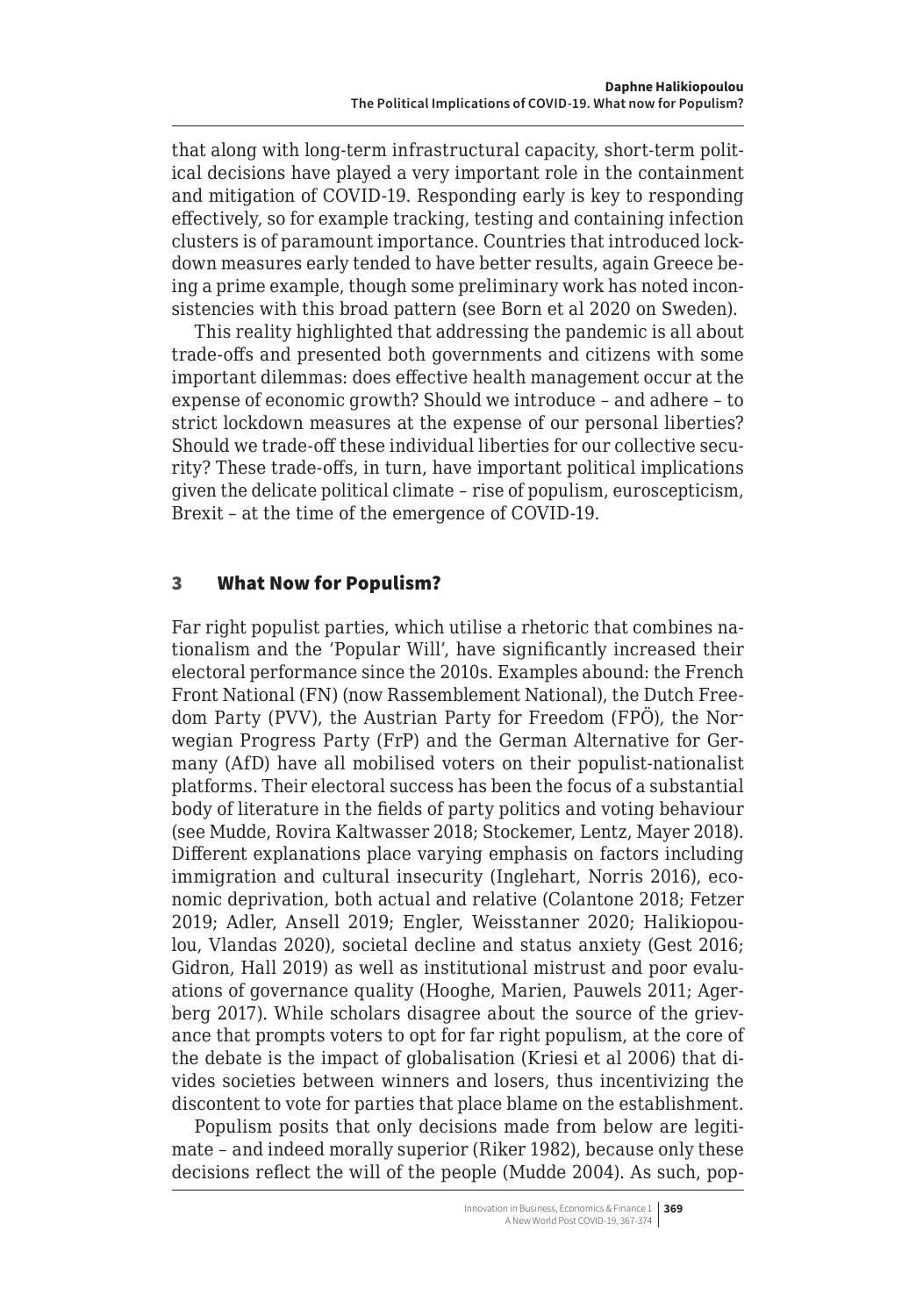ulists tend to be sceptical of intermediary institutions, elites and experts, who they try to discredit. They thrive on an emotive but often empty rhetoric, aimed at voters motivated by the need to protest their social, economic and/or cultural discontent. Far right populism merges this narrative with nationalism. These parties pledge to speak on behalf of the 'pure people', restore national sovereignty, 'take back control' from supranational institutions and promote the 'national preference' through strict immigration and citizenship policies (Halikiopoulou, Vlandas 2019). This suggests competing expectations regarding the electoral fortunes of far right populist parties in light of the COVID-19 pandemic. On the one hand, the limits placed on globalisation by the pandemic could reduce the attractions of populists. In addition, the need to manage the pandemic requires effective government, expertise and efficient democratic institutions providing the organisational and infrastructural support that determines state effectiveness. In this respect, COVID-19 could pose a significant challenge to populists by exposing their lack of competence, and placing them under scrutiny. In accordance to the valence model of voting (Evans, Chzhen 2016), which suggests that party performance evaluations affect voter choices, voters may increasingly prioritise competence over emotive narratives. Populist parties in opposition may become weakened electorally as non-populists in power have tended to consolidate their support during the pandemic (Bayerlin, Gyongyosi 2020).

On the other hand, potential 'austerity' strategies resulting from the health crisis could exacerbate those voters' insecurities that prompt them to support far right populist parties. In addition, populists in power could benefit from the crisis by blaming immigrants and refugees for the spread of the pandemic, using them as an opportunity for power abuse and an excuse to attack freedom of movement. Indeed far right populism is compatible with some of the COVID-19 blame-patterns: closure of borders, exclusion of immigrants and an emphasis on restricting health services for natives. In a number of cases this has helped populists – or rather right-wing nationalist authoritarians – in power to use the COVID-19 crisis to extend their powers in the political system. Autocratic-minded leaders, for example Orban in Hugary, Modi in India and Bolsonaro in Brazil, have rallied around the flag to increase support at a time of heightened insecurity. One important lesson from the past is that, in similar crisis situations, authoritarian and/or nationalist leaders have taken advantage of emergencies to consolidate power (Levitsky, Ziblatt 2018). This suggests that there is a substantial danger of further democratic backsliding by suspending democratic institutions through emergency laws, for example suspending parliament and ruling by decree.

This raises questions about the utility of the term populism to describe the challenges to democratic politics both prior to, and after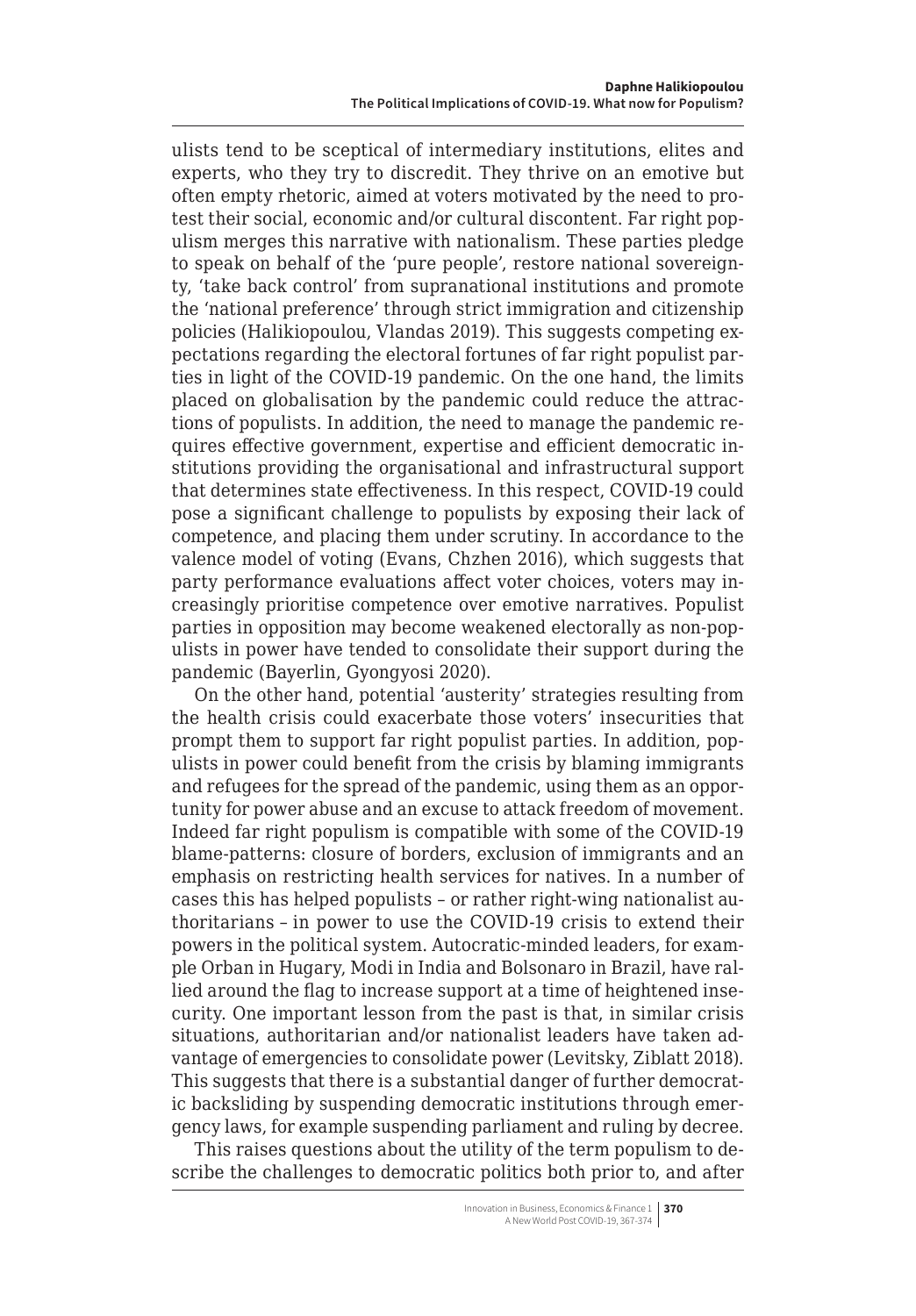<span id="page-4-0"></span>the emergence of COVID-19. One of the most concerning political developments regarding actors described as 'populist' is not actually their populism – referred to above as an ideology that draws on a distinction between the good people and the bad elites (Mudde 2004) – but rather their nationalist, authoritarian and/or a far right agenda. The coronavirus pandemic has highlighted the extent to which the term 'populism' itself is inflated, overused and too broad to be analytically useful. Conflating the terms nationalism, rightwing extremism or authoritarianism, i.e. grouping any party that has these attributes in the populist category *because* of these attributes, means that populism is superfluous and what really matters is the other attribute: nationalist, far right, or authoritarian for example (Halikiopoulou, Vlandas 2019). Orban was able to impose undemocratic measures in Hungary not because he is a populist but because he is authoritarian. Marine Le Pen and Matteo Salvini blame immigrants for the pandemic not because they are populists, but because they are nationalists.

The long-term political consequences of this are significant. In cases where democratic institutions are weak there is a serious risk of further democratic backsliding. The long-term economic costs of the pandemic can only serve to exacerbate this. As a large body of literature suggests, wealth inequalities, decline of social status, and limited access to compensation can serve to drive voters closer to extremism (Adler, Ansell 2019; Gidron, Hall 2019; Halikiopoulou, Vlandas 2016).

### 4 Conclusion

In sum, what will determine the direction of future political developments is the extent to which governments can balance the trade-offs involved and exit this crisis having simultaneously protected society's most vulnerable and retained its democratic institutions and values.

Future research can delve into these dynamics in greater detail. Comparative research across cases and across time can identify further patterns with regard to which populist actors are more likely to be weakened and why. In the short term, health policies and stringency measures will affect a government's popularity. But longer term factors, such as state capacity and the strength and impartiality of a country's democratic institutions, will determine the extent to which democracy can withstand the COVID-19 shock. While the current pandemic may be unique in its specificities, it is not unprecedented in terms of what it represents: an emergency situation that exposes systemic weaknesses and threatens the stability of democratic societies. Lessons learned from parallel historical precedents may offer us the benefit of hindsight.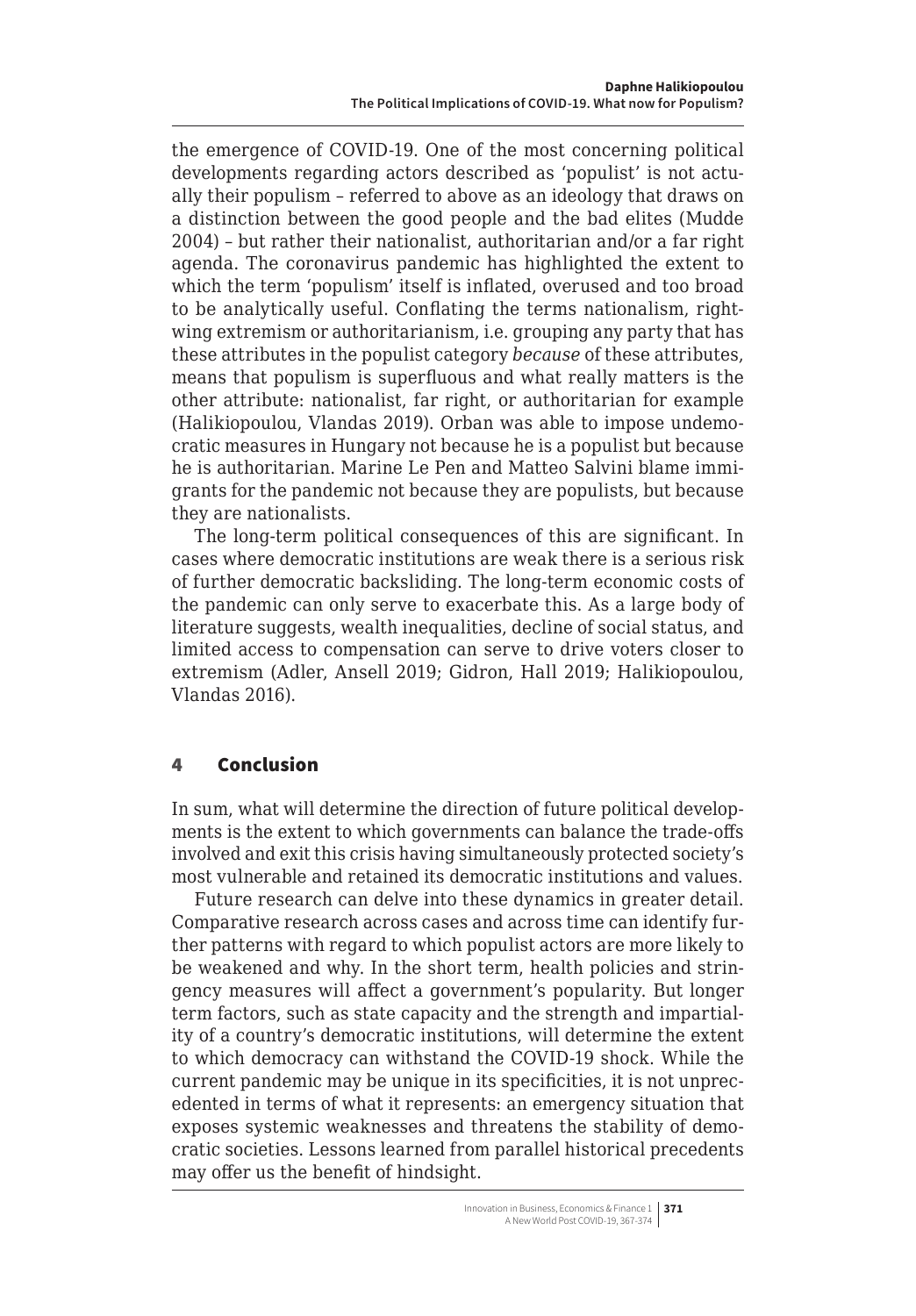#### **Bibliography**

- Adler, D.; Ansell, B. (2019). "Housing and Populism". West European Politics. <https://doi.org/10.1080/01402382.2019.1615322>.
- Agerberg, M. (2017). "Failed Expectations: Quality of Government and Support for Populist Parties in Europe". *European Journal of Political Research*, 56, 578-600. <https://doi.org/10.1111/1475-6765.12203>.
- Bayerlein, M.; Gyongyozi, G. (2020). "The Impact of Covid-19 on Populism: Will It be Weakened?". *Kieler beiträge zur wirtschaftspolitik*. https://bit. ly/2ZPzAXY.
- Born, B.; Dietrich, A.; Müller, G. (2020). "Do Lockdowns Work? A Counterfactual for Sweden, CEPR Centre for Economic Policy Research". [htt](https://cepr.org/active/publications/discussion_papers/dp.php?dpno=14744)[ps://cepr.org/active/publications/discussion\\_papers/](https://cepr.org/active/publications/discussion_papers/dp.php?dpno=14744) [dp.php?dpno=14744](https://cepr.org/active/publications/discussion_papers/dp.php?dpno=14744).
- Brouard, S.; Vasilopoulos, P.; Becher, M. (2020). "Sociodemographic and Psychological Correlates of Compliance with the Covid-19 Public Health Measures in France". *Canadian Journal of Political Science*, 1-8. [https://doi.](https://doi.org/10.1017/s0008423920000335) [org/10.1017/s0008423920000335](https://doi.org/10.1017/s0008423920000335).
- Colantone, I.S.P. (2018). "The Trade Origins of Economic Nationalism: Import Competition and Voting Behavior in Western Europe." *American Journal of Political Science*, 62(4), 936-53. <https://doi.org/10.1111/ajps.12358>.
- Engler, S.; D. Weisstanner. 2020. "The Threat of Social Decline: Income Inequality and Radical Right Support". *Journal of European Public Policy*, 1-21. [htt](https://doi.org/10.1080/13501763.2020.1733636)[ps://doi.org/10.1080/13501763.2020.1733636](https://doi.org/10.1080/13501763.2020.1733636).
- Evans, G.; Chzhen, K. (2016). "Re-Evaluating the Valence Model of Political Choice". *Political Science Research and Methods*, 4(1), 199-220. [https://](https://doi.org/10.1017/psrm.2013.11) [doi.org/10.1017/psrm.2013.11](https://doi.org/10.1017/psrm.2013.11).
- Fenner, S. (2020). "State, Regime, Government and Society in COVID-19 Response: Establishing Baseline Expectations". Duck of Minerva. https:// bit.ly/2OVqLW8.
- Fetzer, T. (2019). "Did Austerity Cause Brexit?". *American Economic Review*, 109(11), 3849-86. <https://doi.org/10.1257/aer.20181164>.
- Gest, J. (2016). *The New Minority*. Oxford: Oxford University Press.
- Gidron, N.; Hall, P. (2019). "Populism as a Problem of Social Integration". *Comparative Political Studies*. <https://doi.org/10.1177%2F0010414019879947>.
- Hale, T.; Petherick, A.; Phillips, T.; Webster, S. (2020). "Variation in Government Responses to COVID-19". Version 4.0. *Blavatnik School of Government Working Paper.* April 7, 2020. [https://www.bsg.ox.ac.uk/research/publi](https://www.bsg.ox.ac.uk/research/publications/variation-government-responses-covid-19)[cations/variation-government-responses-covid-19](https://www.bsg.ox.ac.uk/research/publications/variation-government-responses-covid-19).
- Halikiopoulou, D. ; Vlandas, T. (2016). "Risks, Costs and Labour Markets: Explaining Cross-National Patterns of Far Right Party Success in European Parliament Elections". *Journal of Common Market Studies*, 54(3), 636-55. <https://doi.org/10.1111/jcms.12310>.
- Halikiopoulou, D.; Vlandas, T. (2019). "What is New and What is Nationalist About Europe's New Nationalism? Explaining the Rise of the Far Right in Europe". *Nations and Nationalism*, 25, 409-34. [https://doi.org/10.1111/](https://doi.org/10.1111/nana.12515) [nana.12515](https://doi.org/10.1111/nana.12515).
- Halikiopoulou, D.; Vlandas, T. (2020). "When Economic and Cultural Interests Align: The Anti- Immigration Voter Coalitions Driving far Right Party Success in Europe". *European Political Science Review*. [https://doi.org/10.1017/](https://doi.org/10.1017/S175577392000020X) [S175577392000020X](https://doi.org/10.1017/S175577392000020X).